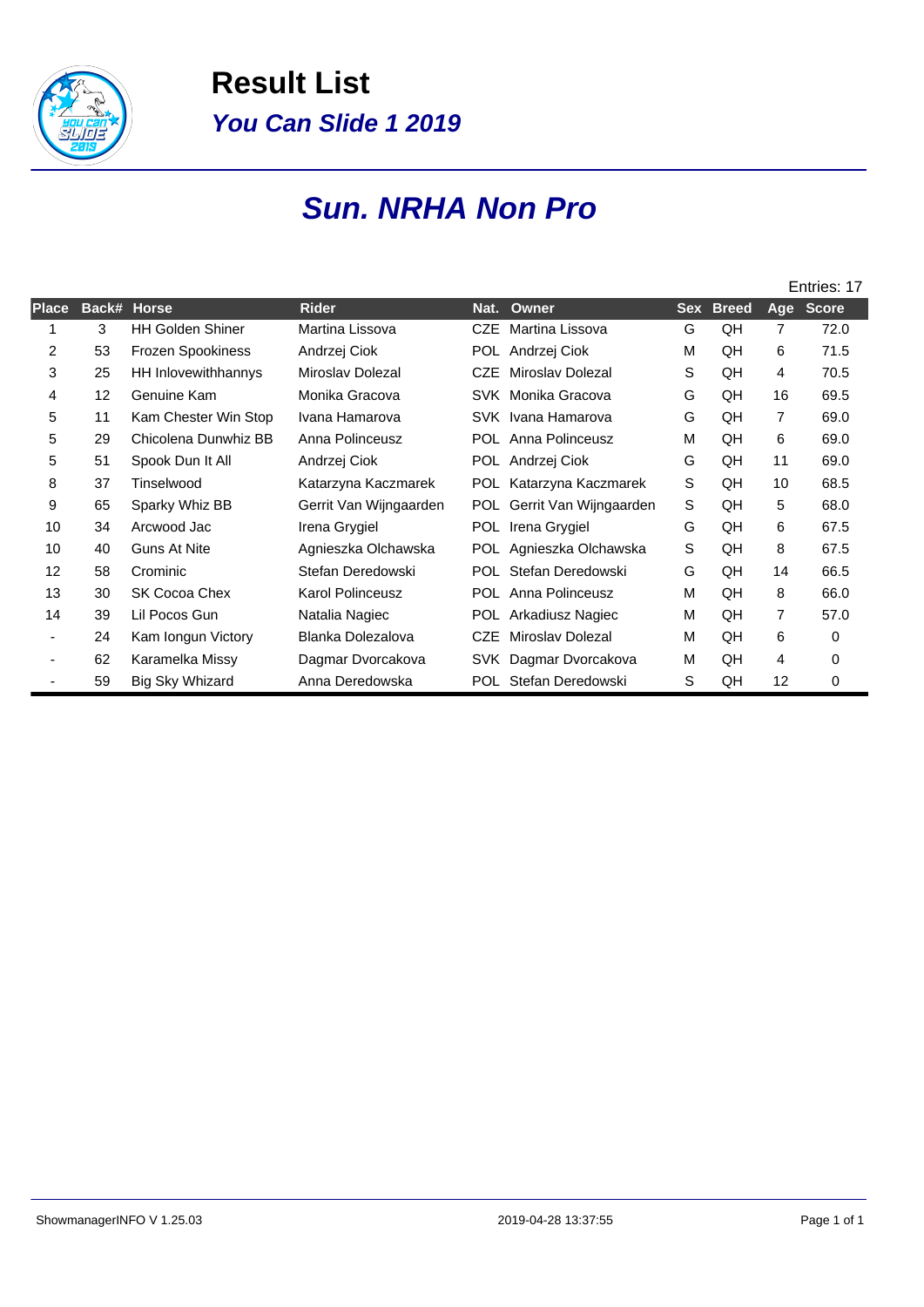

**Result List You Can Slide 1 2019**

# **Sun. AQHA Reining Amateur**

|              |    |                          |                        |                            |   |           |    | Entries: 7 |
|--------------|----|--------------------------|------------------------|----------------------------|---|-----------|----|------------|
| <b>Place</b> |    | Back# Horse              | <b>Rider</b>           | Nat. Owner                 |   | Sex Breed |    | Age Score  |
|              | 53 | <b>Frozen Spookiness</b> | Andrzej Ciok           | POL Andrzej Ciok           | м | QH        | 6  | 71.5       |
| 2            | 25 | HH Inlovewithhannys      | Miroslav Dolezal       | CZE Miroslav Dolezal       | S | QH        | 4  | 70.5       |
| 3            | 29 | Chicolena Dunwhiz BB     | Anna Polinceusz        | POL Anna Polinceusz        | М | OН        | 6  | 69.0       |
| 3            | 51 | Spook Dun It All         | Andrzej Ciok           | POL Andrzej Ciok           | G | QH        | 11 | 69.0       |
| 5            | 65 | Sparky Whiz BB           | Gerrit Van Wijngaarden | POL Gerrit Van Wijngaarden | S | QH        | 5  | 68.0       |
| 6            | 58 | Crominic                 | Stefan Deredowski      | POL Stefan Deredowski      | G | OН        | 14 | 66.5       |
|              | 4  | <b>TS Lady Pistol</b>    | Jana Alesova           | CZE Jana Alesova           | M | QH        | 6  | 0          |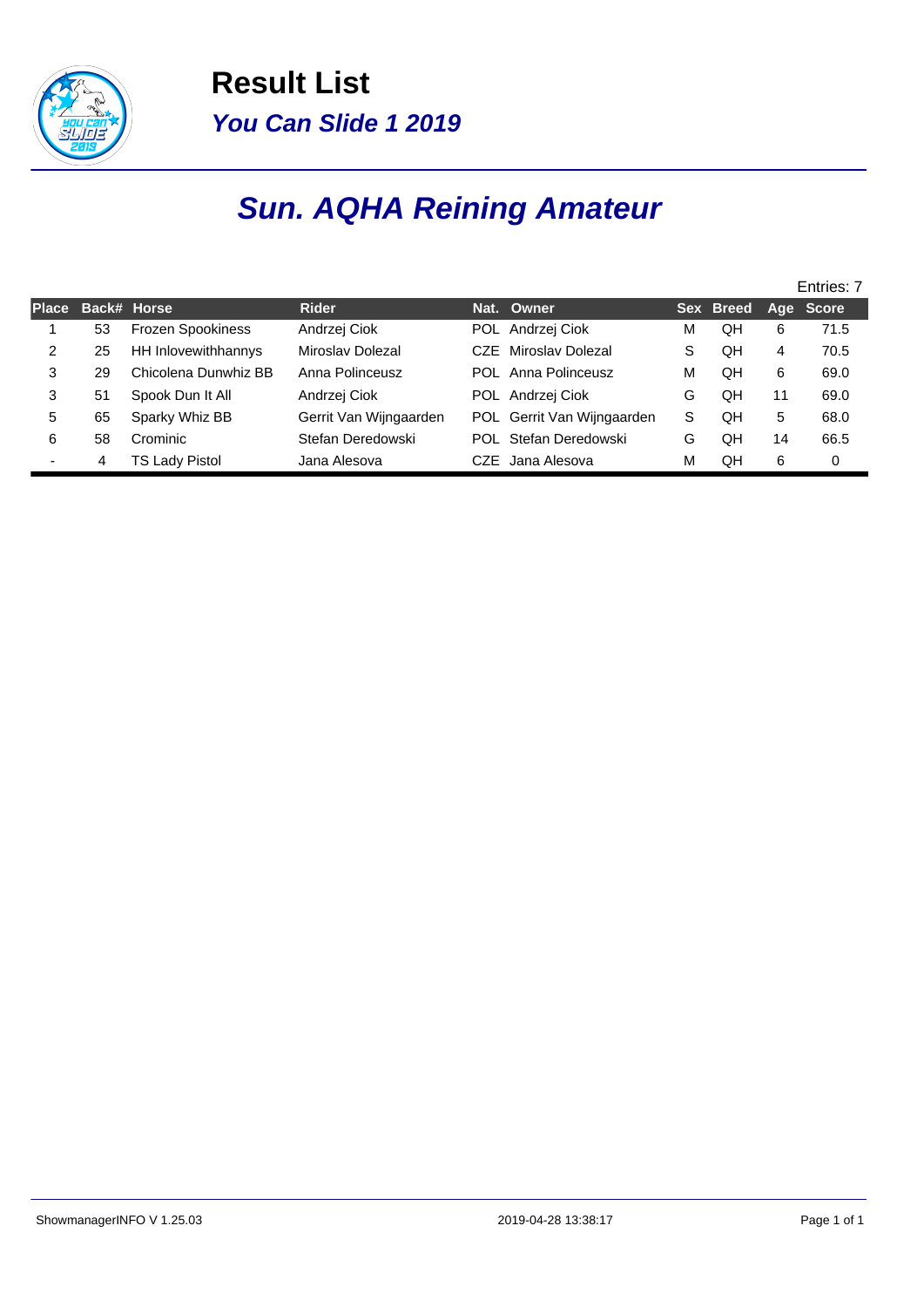

**Result List You Can Slide 1 2019**

# **Sun. All Breed Reining Amateur**

|              |    |                      |                         |                            |   |                     |    | Entries: 5 |
|--------------|----|----------------------|-------------------------|----------------------------|---|---------------------|----|------------|
| <b>Place</b> |    | Back# Horse          | <b>Rider</b>            | Nat. Owner                 |   | Sex Breed Age Score |    |            |
|              | 29 | Chicolena Dunwhiz BB | Anna Polinceusz         | POL Anna Polinceusz        | м | QΗ                  | 6  | 69.0       |
|              | 65 | Sparky Whiz BB       | Gerrit Van Wijngaarden  | POL Gerrit Van Wijngaarden | S | QH                  | 5  | 68.0       |
| 3            | 58 | Crominic             | Stefan Deredowski       | POL Stefan Deredowski      | G | QΗ                  | 14 | 66.5       |
| 4            | 30 | SK Cocoa Chex        | <b>Karol Polinceusz</b> | POL Anna Polinceusz        | м | QH                  | 8  | 66.0       |
| 4            | 6  | Mr Tee Boy Lena      | Iveta Karasova          | CZE Iveta Karasova         | G | PН                  | 13 | 66.0       |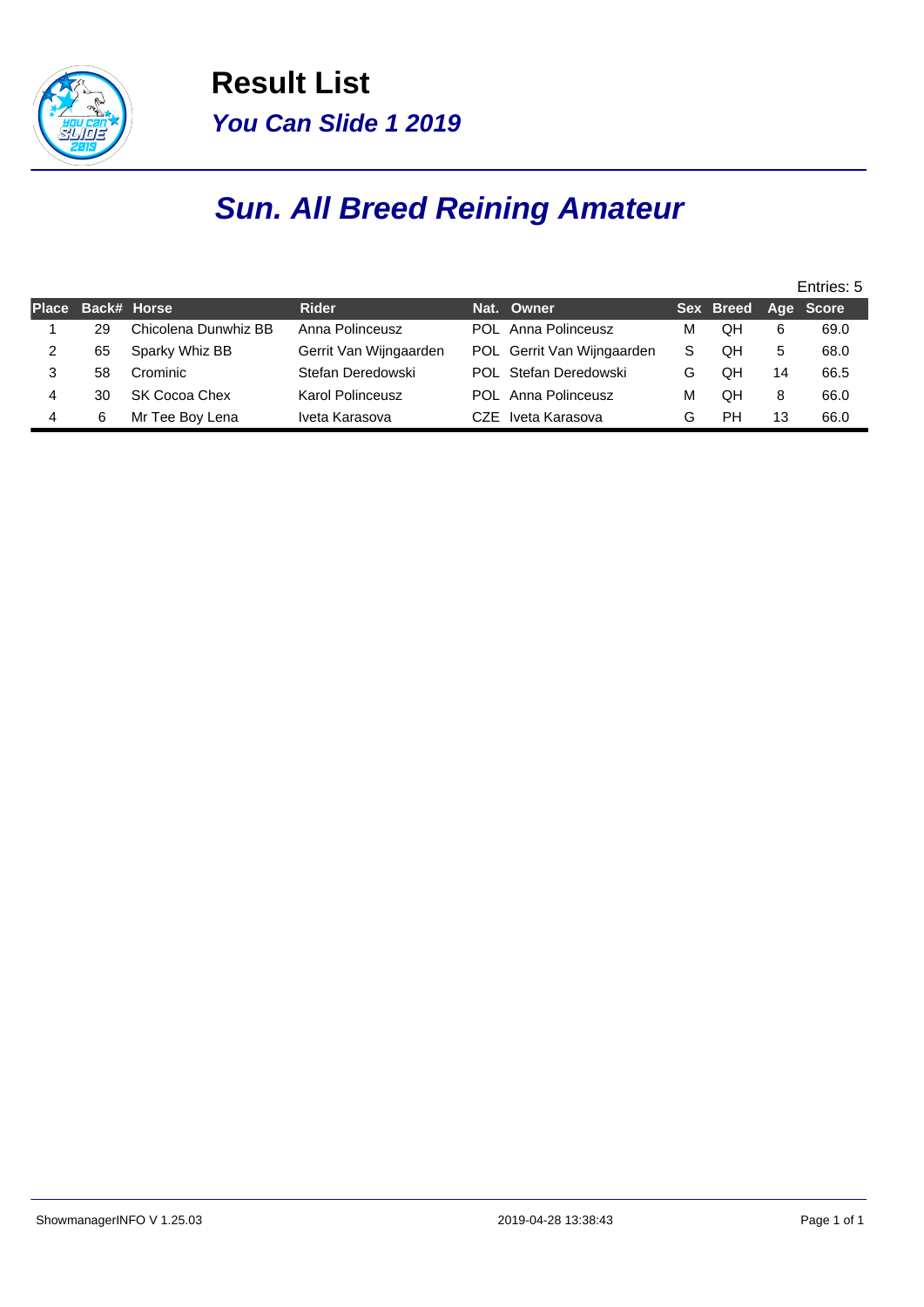#### **NRHA JUDGES SCORE CARD**

Judge Doualas Allen (Judge 1)

| Event          |      | You Can Slide 1 2019                                                                                             |                |                |               |                                                           |                |                          |                |                                           |                             | Date 4/28/2019 Class NRHA Non Pro / AQHA & All Breed Reining Amateur Pattern 10 |
|----------------|------|------------------------------------------------------------------------------------------------------------------|----------------|----------------|---------------|-----------------------------------------------------------|----------------|--------------------------|----------------|-------------------------------------------|-----------------------------|---------------------------------------------------------------------------------|
|                |      | MANEUVERS SCORES: -1 1/2 Extremely Poor -1 Very Poor -1/2 Poor 0 Correct +1/2 Good +1 Very Good +1 1/2 Excellent |                |                |               |                                                           |                |                          |                |                                           |                             |                                                                                 |
|                |      | MANEUVER<br><b>DESCRIPTION</b>                                                                                   | Stop<br>Backup | RS             | LS            | $\begin{array}{c} \n\text{RC} \\ \text{lls}\n\end{array}$ | LC<br>sll      | LRB                      | <b>RRB</b>     | <b>RD</b><br>Stop                         | <b>PENALTY</b>              |                                                                                 |
|                |      | <b>MANEUVER</b>                                                                                                  | 1              | $\overline{2}$ | 3             | 4                                                         | 5              | 6                        | 7              | 8                                         | <b>TOTAL</b>                |                                                                                 |
| <b>DRAW</b>    | EXH# | PENALTY                                                                                                          |                |                |               |                                                           |                |                          |                |                                           |                             | <b>SCORE</b>                                                                    |
| 1              | 65   | <b>SCORE</b>                                                                                                     |                |                | $\lambda$     |                                                           | 2              |                          | A              |                                           |                             | Ó                                                                               |
| <b>DRAW</b>    | EXH# | PENALTY                                                                                                          |                | V2             |               |                                                           |                |                          |                |                                           |                             | <b>SCORE</b>                                                                    |
| $\overline{2}$ | 40   | <b>SCORE</b>                                                                                                     |                |                |               | У2                                                        | 12             |                          |                |                                           | $\overline{\mathcal{X}}$    |                                                                                 |
| <b>DRAW</b>    | EXH# | PENALTY                                                                                                          |                |                |               |                                                           | $\mathcal{Q}$  |                          |                |                                           |                             | <b>SCORE</b>                                                                    |
| 3              | 30   | SCORE                                                                                                            |                |                |               |                                                           |                | $\overline{\mathcal{L}}$ |                |                                           | $\mathcal{C}$               | 00                                                                              |
| <b>DRAW</b>    | EXH# | PENALTY                                                                                                          |                |                |               | $\boldsymbol{\lambda}$                                    |                |                          |                |                                           | $\zeta$                     | <b>SCORE</b>                                                                    |
| 4              | 51   | <b>SCORE</b>                                                                                                     |                |                |               | 12                                                        |                |                          | $\eta$         | /2                                        | $\propto$                   | $\mathcal{G}$<br>b                                                              |
| <b>DRAW</b>    | EXH# | PENALTY                                                                                                          |                |                |               |                                                           | 0              | 12                       | 2,0            |                                           |                             | <b>SCORE</b>                                                                    |
| 5              | 62   | <b>SCORE</b>                                                                                                     |                | 12             |               |                                                           |                | 12                       |                |                                           |                             |                                                                                 |
| <b>DRAW</b>    | EXH# | PENALTY                                                                                                          |                |                |               |                                                           |                |                          |                |                                           |                             | <b>SCORE</b>                                                                    |
| 6              | 29   | <b>SCORE</b>                                                                                                     |                |                |               |                                                           |                | $\langle 2$              | v              |                                           |                             |                                                                                 |
| <b>DRAW</b>    | EXH# | PENALTY                                                                                                          |                |                | 1/2           |                                                           |                |                          |                |                                           |                             | <b>SCORE</b>                                                                    |
| $\overline{7}$ | 11   | <b>SCORE</b>                                                                                                     | U              | $+1/2$         | $\sqrt{ }$    |                                                           | $+\frac{1}{2}$ |                          |                | $\frac{1}{2}$<br>$\overline{\phantom{a}}$ | $\frac{1}{2}$               | 69                                                                              |
| <b>DRAW</b>    | EXH# | PENALTY                                                                                                          |                |                | 0             |                                                           |                |                          |                |                                           |                             | SCORE                                                                           |
| 8              | 24   | <b>SCORE</b>                                                                                                     | 12             | C              |               |                                                           |                |                          |                |                                           |                             |                                                                                 |
| <b>DRAW</b>    | EXH# | PENALTY                                                                                                          |                |                | $\frac{1}{2}$ |                                                           |                |                          |                |                                           |                             | <b>SCORE</b>                                                                    |
| 9              | 37   | <b>SCORE</b>                                                                                                     | I.             |                |               | -1/2                                                      |                |                          |                | $+$ $/$<br>12                             | $\frac{1}{2}$               | 12                                                                              |
| <b>DRAW</b>    | EXH# | PENALTY                                                                                                          |                |                | Y2            | 1/2<br>$l_{\perp}$                                        |                |                          |                |                                           | 0                           | SCORE                                                                           |
| 10             | 34   | SCORE                                                                                                            |                |                |               |                                                           |                |                          | $-\frac{1}{2}$ |                                           | $\mathcal{A}_{\mathcal{J}}$ | 6<br>2                                                                          |

Judge's Signature

Created by ShowmanagerINFO V 1.25.03 (20:08:49)

Bong Cel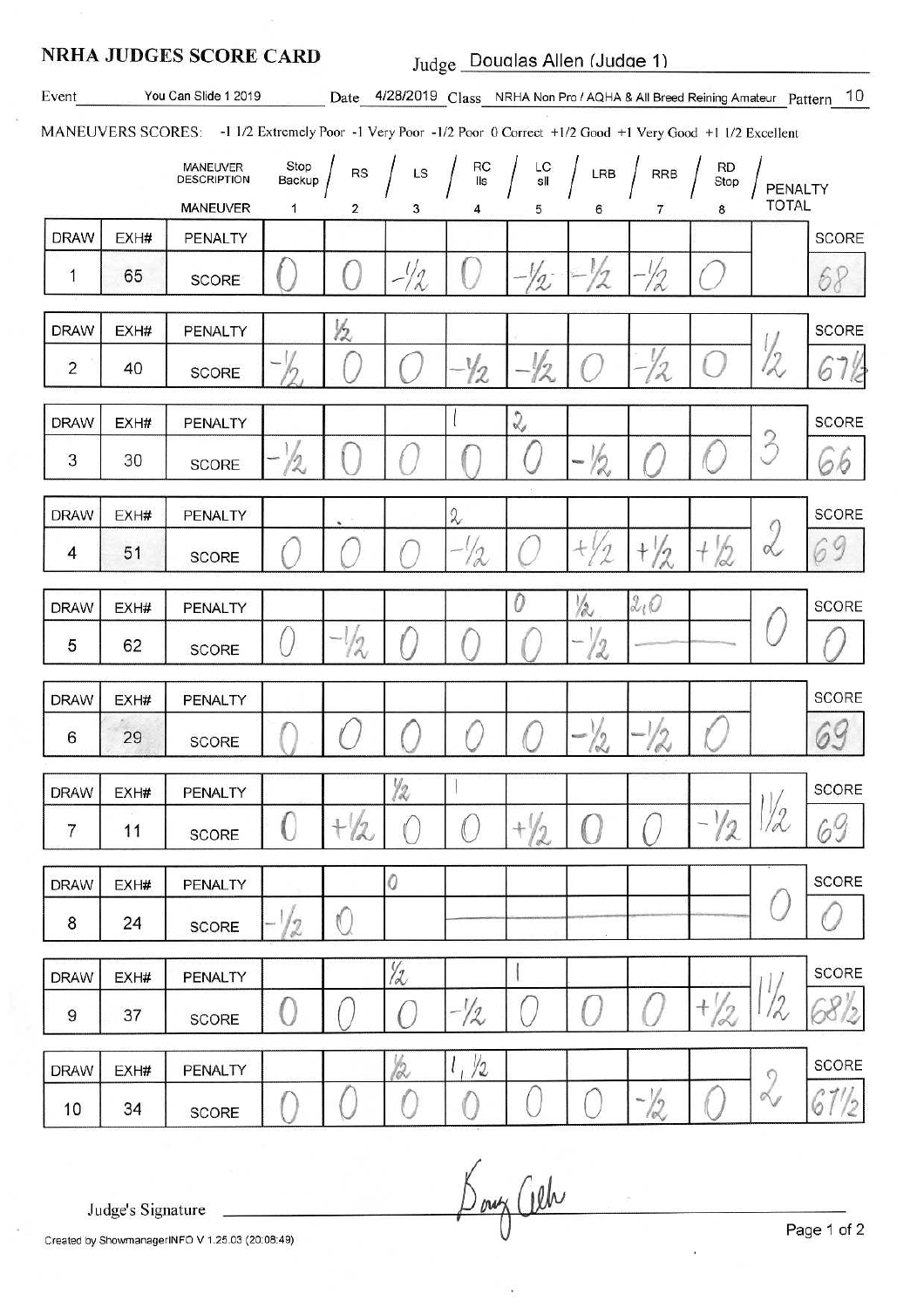#### **NRHA JUDGES SCORE CARD**

Judge Doualas Allen (Judge 1)

|  | í |  |
|--|---|--|
|  |   |  |
|  |   |  |

You Can Slide 1 2019

Date 4/28/2019 Class NRHA Non Pro / AQHA & All Breed Reining Amateur Pattern 10

MANEUVERS SCORES: -1 1/2 Extremely Poor -1 Very Poor -1/2 Poor 0 Correct +1/2 Good +1 Very Good +1 1/2 Excellent

|             |      | MANEUVER<br><b>DESCRIPTION</b> | Stop<br>Backup          | <b>RS</b>       | LS                    | RC<br>lls       | LC<br>sll     | LRB            | <b>RRB</b>         | RD<br>Stop | PENALTY            |                |
|-------------|------|--------------------------------|-------------------------|-----------------|-----------------------|-----------------|---------------|----------------|--------------------|------------|--------------------|----------------|
|             |      | MANEUVER                       | 1                       | $\mathbf{2}$    | 3                     | 4               | 5             | 6              | $\overline{7}$     | 8          | <b>TOTAL</b>       |                |
| <b>DRAW</b> | EXH# | PENALTY                        |                         |                 |                       |                 | 5121          |                | $\mathcal{Z}$      |            |                    | <b>SCORE</b>   |
| 11          | 39   | <b>SCORE</b>                   |                         |                 |                       | $\frac{1}{2}$   |               |                | 12<br><b>House</b> |            |                    | 3              |
| <b>DRAW</b> | EXH# | PENALTY                        |                         |                 |                       |                 | 1/2           |                |                    |            |                    | <b>SCORE</b>   |
| 12          | 6    | <b>SCORE</b>                   | 12                      | $-1/2$          | 12,                   | <b>(</b>        | -12           | 2              | 12                 | 12         |                    | 66             |
| <b>DRAW</b> | EXH# | PENALTY                        | $\overline{5}$          |                 |                       |                 |               | 21             |                    |            |                    | <b>SCORE</b>   |
| 13          | 4    | <b>SCORE</b>                   | 12                      |                 | $-72$                 |                 | 12            | 12             |                    |            |                    |                |
| <b>DRAW</b> | EXH# | PENALTY                        |                         |                 |                       |                 |               |                |                    |            |                    | <b>SCORE</b>   |
| 14          | 25   | SCORE                          |                         |                 |                       | $+1/2$          | 12            | $\frac{1}{2}$  |                    |            |                    | $\overline{O}$ |
| <b>DRAW</b> | EXH# | PENALTY                        |                         |                 | $\frac{1}{2}$         |                 |               |                |                    |            |                    | <b>SCORE</b>   |
| 15          | 53   | <b>SCORE</b>                   |                         | $+1/2$          | $+ $<br>$\frac{2}{2}$ | $+ \frac{1}{2}$ |               | $^{+}$<br>12   | $\mathbf{f}$       |            | $\sigma$<br>$\sim$ | $\frac{1}{2}$  |
| <b>DRAW</b> | EXH# | PENALTY                        |                         |                 |                       |                 |               |                |                    |            |                    | <b>SCORE</b>   |
| 16          | 12   | <b>SCORE</b>                   |                         | ĥ<br>W          |                       |                 |               |                |                    |            |                    | 69%            |
| <b>DRAW</b> | EXH# | PENALTY                        |                         |                 |                       |                 |               |                |                    |            |                    | <b>SCORE</b>   |
| 17          | 3    | <b>SCORE</b>                   | $\mathfrak{t}^+$<br>1/2 |                 |                       | $\sim$          | 100           | 10V            |                    |            |                    | 72             |
| <b>DRAW</b> | EXH# | PENALTY                        |                         |                 | Y2,                   |                 | O             |                |                    |            |                    | SCORE          |
| 18          | 59   | <b>SCORE</b>                   |                         | $+\frac{1}{2}$  | $+\frac{1}{2}$        |                 |               |                |                    |            |                    |                |
| <b>DRAW</b> | EXH# | PENALTY                        |                         |                 |                       |                 | $\mathcal{L}$ | 1/2            |                    |            |                    | <b>SCORE</b>   |
| 19          | 58   | <b>SCORE</b>                   |                         | $+ \frac{1}{2}$ |                       |                 | $-22$         | $-\frac{1}{2}$ |                    |            | 2                  |                |
| <b>DRAW</b> | EXH# | <b>PENALTY</b>                 |                         |                 |                       |                 |               |                |                    |            |                    | <b>SCORE</b>   |
|             |      | <b>SCORE</b>                   |                         |                 |                       |                 |               |                |                    |            |                    |                |

Dong Cell

Judge's Signature

Created by ShowmanagerINFO V 1.25.03 (20:08:49)

Page 2 of 2